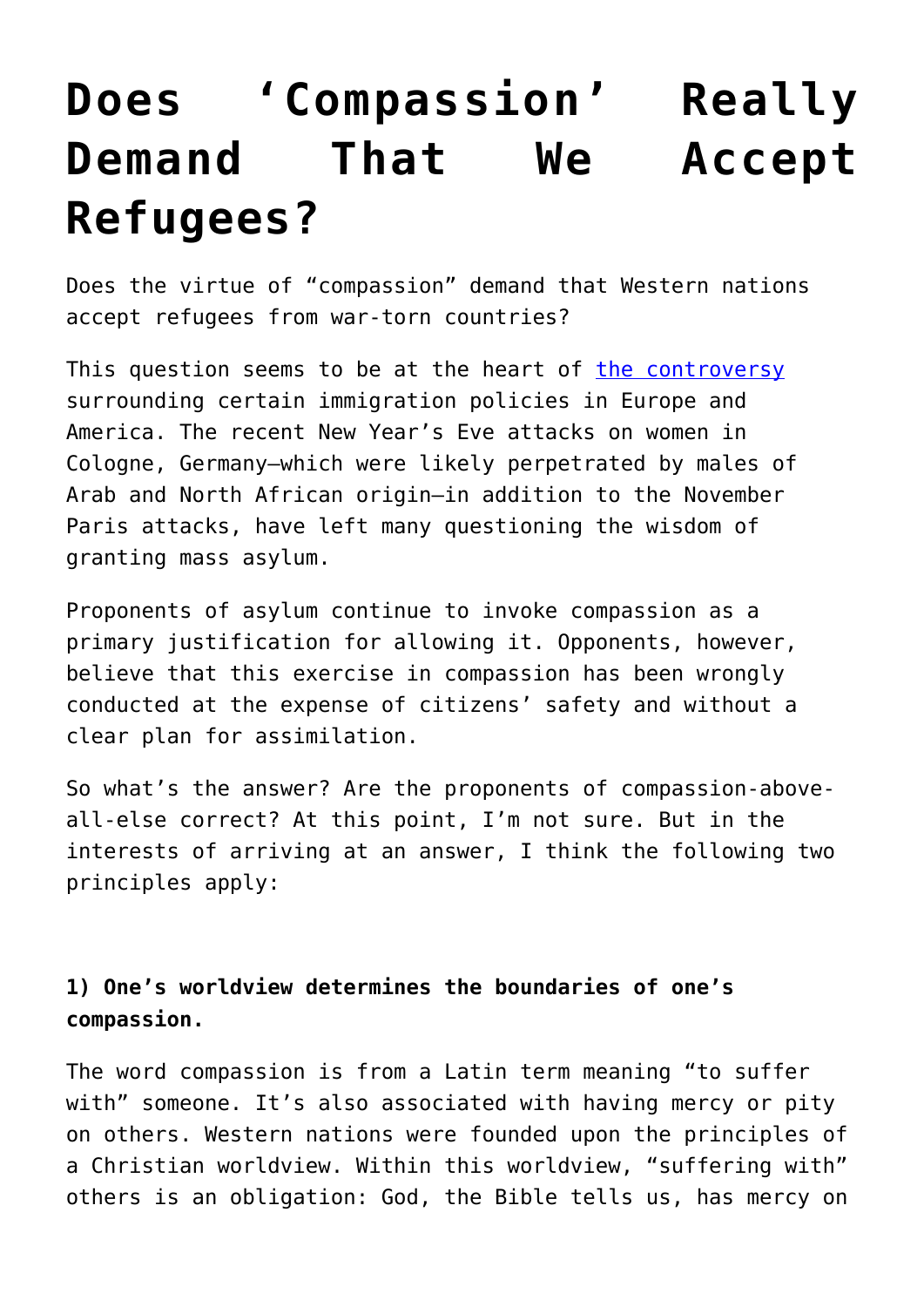men and women in spite of their sinfulness, and we are supposed to reflect that mercy in our actions toward others—even if it sometimes brings suffering upon us.

Do we believe that this Christian understanding of compassion still informs the worldview of our modern nations in the West? If so, how does this understanding help guide their exercise of compassion? If Western nations are no longer tethered to a Christian worldview, what worldview is helping them determine the obligations and boundaries of their compassion?

## **2) Compassion should be exercised according to prudence and justice.**

Today, compassion is often thought of as an emotion that defies the calculating nature of reason. In the Christian moral tradition, though, that is not the case. St. Thomas Aquinas—perhaps the most influential voice in that tradition—[holds](http://ww.gsc.ac.nz/resources/PBRF/Ryan%20NRO1%20Aquinas%20on%20Compassion.pdf) that even compassion must be guided by prudence so that it is undertaken at the right time, the right place, and in the right manner. And, of course, it is not true compassion if it violates that other important virtue of justice, which is defined as giving to each person his or her due.

Do you think that Europe and the U.S. have been rationally compassionate in granting asylum to the refugees? Have they done their due diligence by taking into account the various risks and consequences? Is this asylum compatible with the justice due to both the refugees and each country's own citizens?

Again, just a couple of considerations; there are a number of others. But I think my overall concern is that people go beyond a superficial invocation of compassion when it comes to